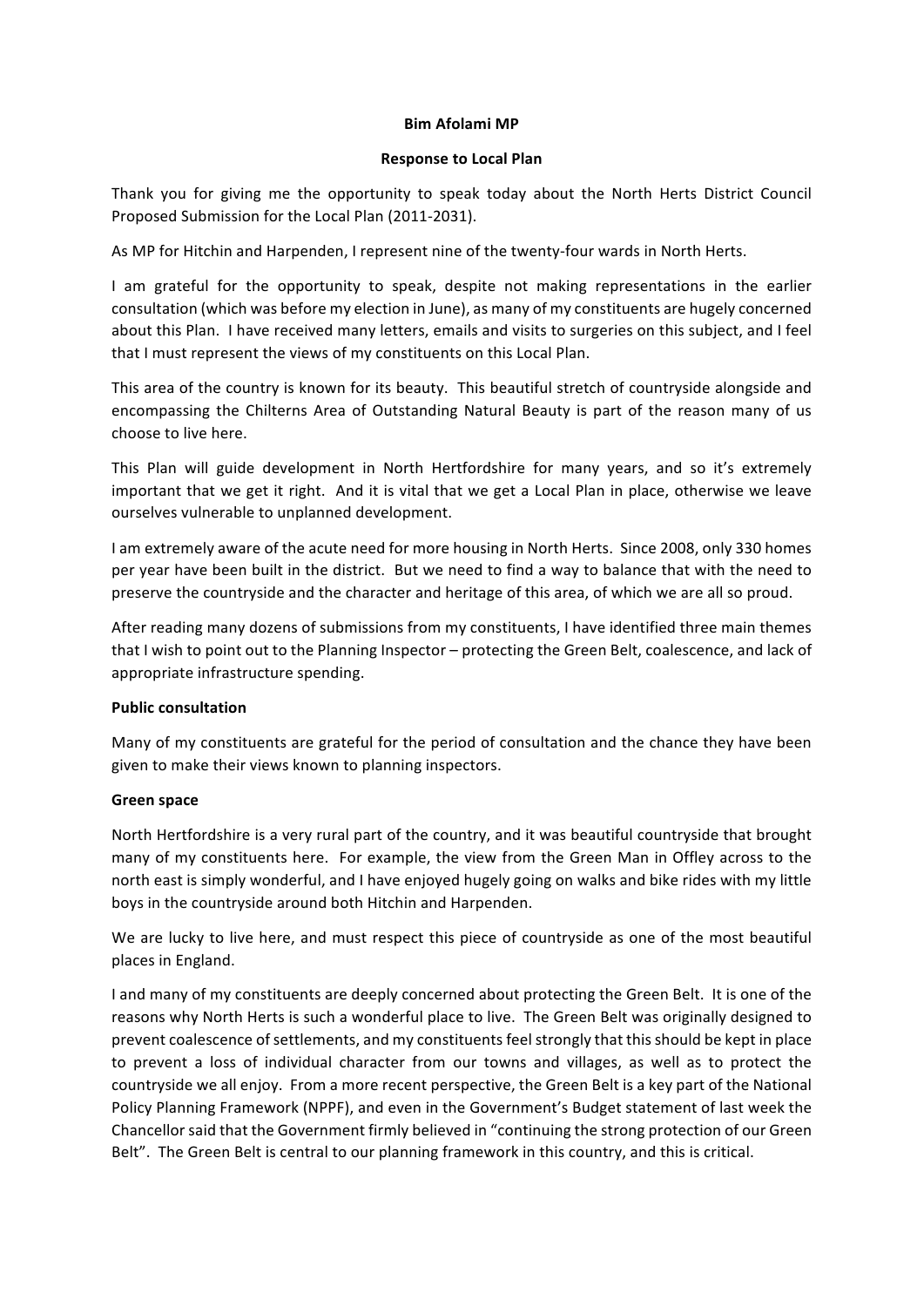What does coalescence mean? The Planning Portal glossary describes coalescence as "the merging or coming together of separate towns or villages to form a single entity".<sup>1</sup> One of the purposes of the Green Belt (in very broad terms) is to prevent or limit coalescence and some local planning authorities (LPAs) aim to preserve a "green gap" or "local gap", to prevent coalescence. I urge the Planning Inspector to look closely at developments that seem to bring villages and towns extremely close together, as this does not appear to be in the letter and spirit of this very important planning principle. We need to have assurances that developers will not be able to turn North Herts into a conurbation running from Luton all the way to Baldock – please could the Planning Inspector by mindful of that potential under the current plans?

The National Planning Policy Framework states that Local Plans should meet objectively assessed needs, with sufficient flexibility to adapt to rapid change, unless any adverse impacts of doing so would significantly and demonstrably outweigh the benefits. I gather that the Planning Inspector will be able to show his workings on each of the Green Belt sites that form part of the Local Plan early next year -I welcome that. As I mentioned earlier, however, it is vital that we sort all this in the Local Plan, so that we are not prone to speculative Green Belt planning applications from developers, which then must be considered in full in accordance with the aforementioned criteria.

# **Overall Housing Target Number and Infrastructure**

Various community groups in my constituency have done a lot of research into the overall housing target number and have published and submitted their findings to this inquiry. I urge the Planning Inspectors to look at their findings in detail and to consider them fully. In general terms, there is a lot of concern from local residents that the overall housing target number for North Hertfordshire is excessive and will be extremely difficult to meet.

I understand the need for cooperation under the Duty to Cooperate, but many homes we will need to build are to meet Luton Borough Council's excess housing need, and it would be good to have reassurance from the Planning Inspector on that point. In particular, the expected future expansion of Luton Airport and the commercial development at Century Park is likely to have significant impacts on road infrastructure and traffic, and this needs to be taken into consideration.

Similarly, the impact of Central Bedfordshire Council Local Plan developments in the settlements near to Ickleford could be profound in terms of traffic flow. I would welcome reassurance from the Planning Inspector that the neighbouring Councils will work in tandem on settlements near district boundaries to ensure that new development in Bedfordshire works for the residents of North Hertfordshire as well.

# **Infrastructure**

The National Planning Policy Framework states, as one of its 12 core principles, that planning should proactively drive and support sustainable economic development to deliver the homes, business and industrial units, *infrastructure* and thriving local places that the country needs.

North Hertfordshire is a very rural area with small lanes and limited public transport, with many Areas ONB. The increase in housing, proposed in this Local Plan, will overwhelm the current road infrastructure, not to mention GPs, schools and other local services. I strongly urge the Planning Inspector to bear the rural nature of North Hertfordshire in mind when analysing the infrastructure proposals contained within the local plan and any recommendations he wishes to make.

Planning Portal, *Glossary: Coalescence*